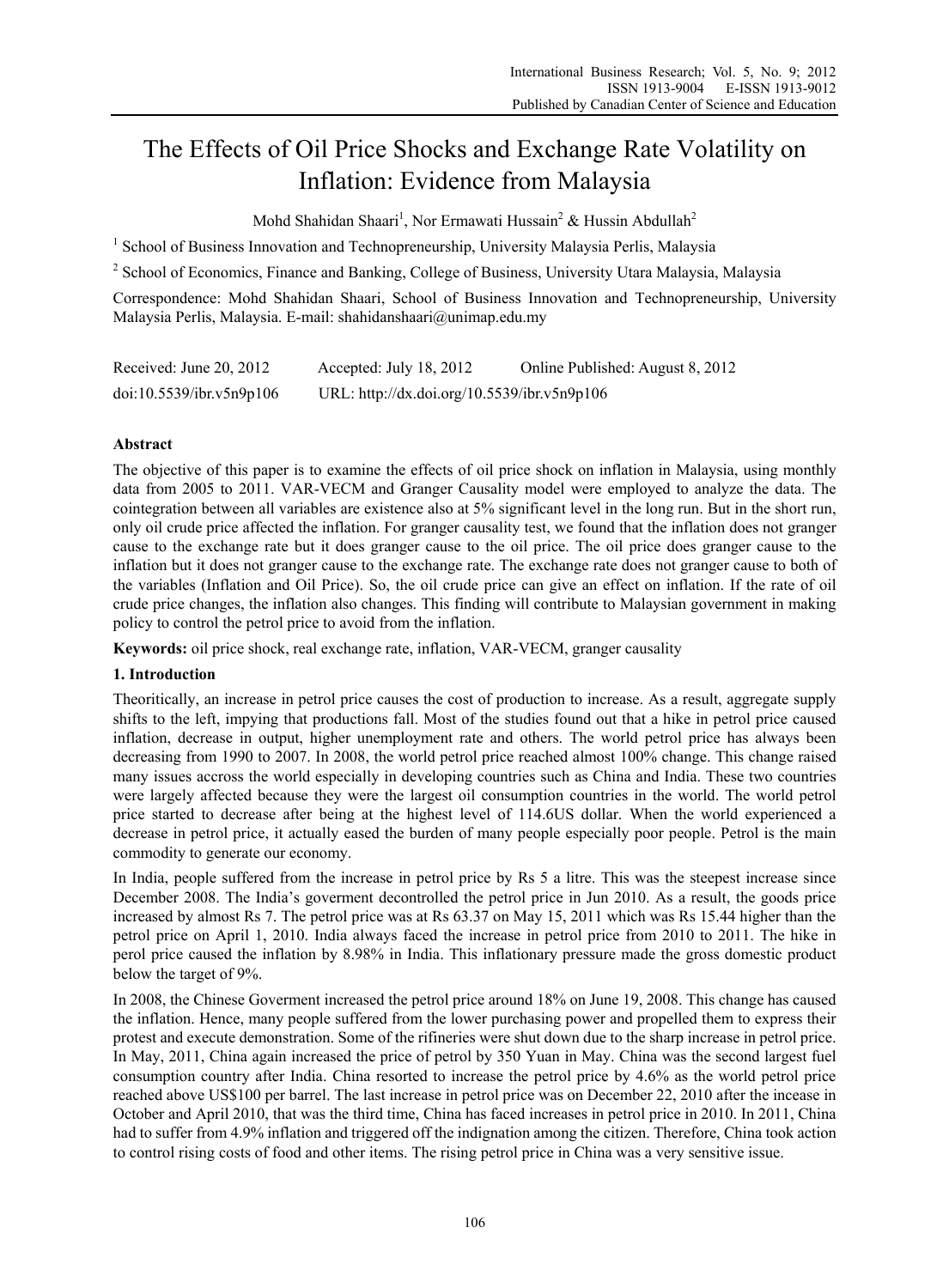Figure 1 shows the trend of oil price In Malaysia from 2005 to 2012. The figure depicts the fluctuation of oil price happened in that period, it was recorded a drastic increase from RM1.92 to RM2.70 in 2008. Started from 1st November 2008, the Malaysian Government decontrolled the petrol price due to a huge burden of the cost to the goverment. We could see the impact of the huge increase in petrol price on inflation in every goods and services such as food and transportation. A National Bank of Malaysia govenor, Tan Sri Dr Zeti Akhtar Aziz said that 5% inflation was projected to happen due to the sharp rise in the petrol price. On August 22, 2008, the government announced a decrease in fuel price by 8 to 20%, started 23 August 2008. On September 24, 2008, the government alleviated a burden of Malaysian by decreasing 10% in accordance with a sharp decline in global market. Started from October 15, the price was adjusted again to a lower level by 10% and 20% change. Substantially, on 1 November, the price kept decreasing by 15% and even on November 18 and December 2008. In 2011, the fluctuation of oil price kept occuring where the increase happened for four times. The increase is very obvious from January to Mei. Until now the issue of oil price never seems to end.



Figure 1. The Oil Price (OP) in Malaysia from January 2005 to 2011

The exchange rate is one of the determinants of the economy for countries. It caused unconfidence among investors. The Malaysian goverment fixed the exchange rate in 1998. The exchange rate was not longer determined by the demand and supply. In that time, the currency was at RM3.80/US\$1. This action was due to the financial crisis hit in Malaysia in that year. The fluctuation of exchange rate will have a detrimental effect on the inflation. If domestic currency for example Ringgit Malaysia depreciates, the imported goods price will be automatically increased. Local consumers need to pay higher for the imported products. Figure 2 shows the Malaysian exchange rate (RM per US \$1) from 2005 to 2011. Malaysia faced fluctuation in exchange rate in that period. The currency of exchange rate in January 2005 was around RM3.80 and dropped to RM3.16 in April 2008. After that, the exchange rate increased to RM3.67 in March 2009 and decreased again to RM3.09 in October 2010. In August 2011, the exchange rate was below RM3.00 and the exchange rate rose to RM3.15 in December 2011. This paper is to examine the effect of oil price and exchange rate on inflation in Malaysai from January 2005 to December 2011.



Figure 2. The Exchange Rates in Malaysia from January 2005 to 2011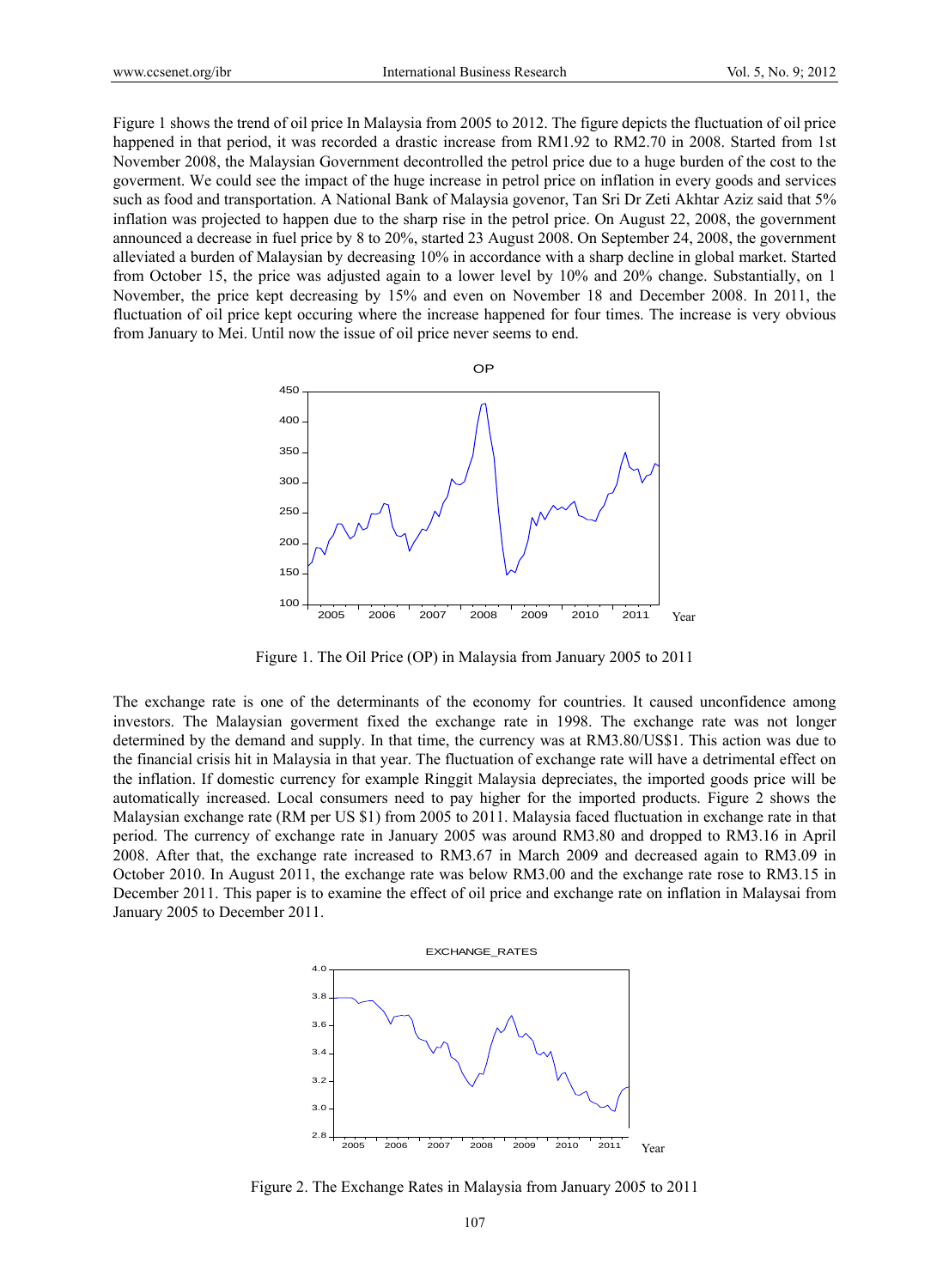#### **2. Literature Review**

The price of goods and services are sensitive to oil price shock. Inflation can be caused by a higher petrol price. Oil price seems to be inextricably connected to inflation. Arinze (2011) used simple regression analysis and found out that whenever petrol price increases, it caused inflation rate to increase as well. It means that there was positive relationship between inflation and oil price. The impact of the change in petrol price on inflation can be seen through the increase in consumer price index. The higher petrol price drives consumer price index to increase. As a result inflation occurs. Olivier and Jordi (2007) found out the contribution of oil shocks to CPI inflation has increased in the recent period. This is consistent with a relatively stable CPI, with oil price changes were passed through to the energy component of the CPI. Based on their estimates, it was as much as sixty percent of the fluctuations in overall CPI inflation (Mun, 2008).

LeBlanc and Chin (2004) estimated the effects of oil price changes on inflation for the United States, United Kingdom, France, Germany, and Japan by employing Augmented Philips Curve Parameter Estimates and Associated Statistics. It was found that current oil price increases gave a modest effect on inflation in the U.S, Japan, and Europe. Oil price increases of as much as 10 percentage increase in oil price caused the inflation to increase around 0.1-0.8 percent in the U.S. and the E.U. In Europe, the oil price had a larger effect on inflation compared to the United States.

Cologni and Manera (2005) stated that in most of G-7 countries, oil price had an effect on inflation and output growth. The higher oil price caused the higher inflation and the lower output growth. Most of the countries reacted to the problems by increasing interest rate to overcome the inflation. Ito (2008) examined the impact of oil price and monetary shocks on the Rusian economy. His finding showed that a 1% increase in oil prices caused real GDP to increase by 0.25% and inflation by 0.36%. Besides that the interest rate also influenced the real GDP growth and inflation.

Global oil price has played a main role to determine inflation in one country. Chou and Tseng (2011) examined the short-term and long-term pass-through effects of oil prices on inflation in Taiwan from 1982M1-2010M12 by applying ARDL model with the augmented Philips curve. The result showed that global oil prices had a significant effect on inflation in long term but in short term the result proved that the effect is not significant.

Besides, the oil price also can affect food inflation. Ali and Ramzam, et al (2012) examines the effect of high speed oil prices on food sector prices in Pakistan by using simple regression. They found out that there was a positive effect of oil price on food inflation such as wheat price, maize price, rice price, cooking oil price and chicken price.

However, there was a past study which indicated that an increase in oil price did not really affect inflation. Philip and Akintoye (2006) used VAR method to analyze the data and they ascertained that the oil price shocks did not give substantial effects on output and inflation rate in Nigeria from 1970 to 2003. But the oil price shock had a substantial effect on exchange rate.

The factor of exchange rate also will also give an effect on inflation. Nguyen and Seiichi (2007) said that in Vietnam before 1999, there are dual casuality in the relationship between the real exchange rate and price level. Not only in Vietnam, the strong relationship between inflation and real exchange rates exist in other ASEAN countries, for example Malaysia, Singapore, Thailand and China. Noer, Arie, et all (2010) the nominal exchange rate depreciation gave an impact on the inflation and the inflation prompted nominal exchange rate depreciation. They found out the same result on the relationship between real exchange rates and inflation.

#### **3. Methodology**

This study employs an empirical analysis and only focusseson three chosen variables. The variables that we use are the world crude oil price index (in Malaysian Ringgit, RM), Consumer Price Index, CPI (based index value of 100 in year 2005) and exchange rate (RM per \$1 US Dollar). Time series data from January 2005 (2005:1) to November 2011 (2011:11) are used for all variables in Malaysian country. The following equation 1 is the estimated equation that will be used in this study.

$$
CPI_t = \beta_0 + \beta_1 OP_t + \beta_2 EX_t + \varepsilon_t \tag{1}
$$

Where  $CPI_t$  is consumer price index for period t.  $OP_t$  is Crude Oil Price for period t, and *EX* is exchange rates for period t. To get the best result, the equation must be in log for all variables. This is to see the percentage of change in dependent variables when the independent variables change around 1 percent.

$$
lnCPI_t = \beta_0 + \beta_1 lnOP_t + \beta_2 lnEX_t + \varepsilon_t \tag{2}
$$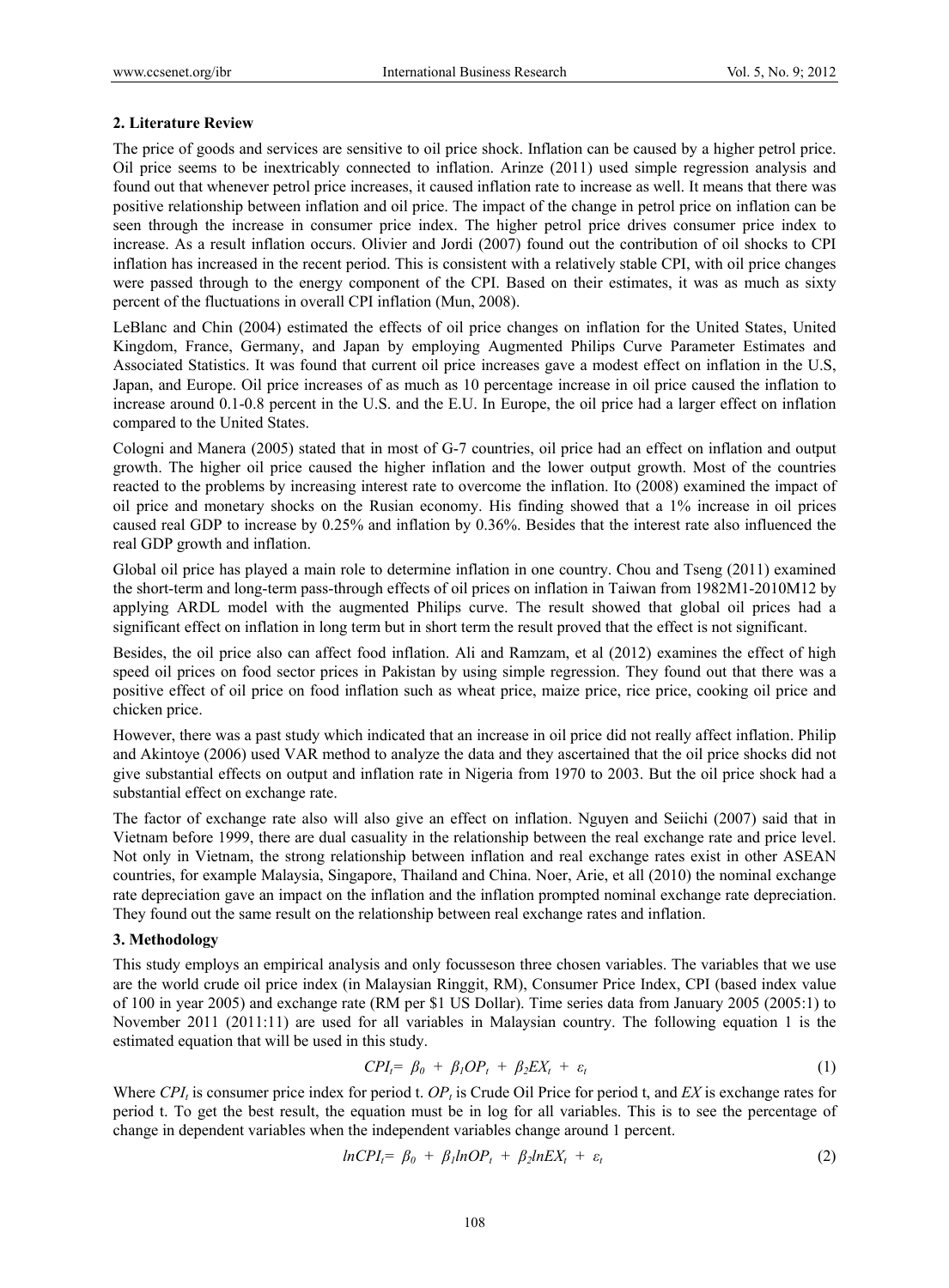The tests that will be used in this study are unit root test, granger causality, co-integration test and also Vector Error Correction Model (VECM). Unit root test is applied to see the stationary of the series at the level and first difference test by using Augmented Dickey Fuller (ADF) and also Akaike Information Criteria (AIC). If this stationary test has a significant, it means that the variable series is stationary and does not has a unit root test, so the null hypothesis will be rejected but alternative hypothesis will be accepted (Trung  $&$  Vinh, 2011). But if the stationary test is not significant, it means that the variable series is non-stationary and has a unit root test (so, null hypothesis will be accepted). The hypothesis in this test is:

H<sub>0</sub>:  $δ = 0$  (unit root test / not stationary)

H<sub>1</sub>:  $\delta \neq 0$  (no unit root test / stationary)

If the value of t-statistic is greater than ADF critical value, the null hypothesis is not rejected (unit root test exists) but if the t-statistic is less than ADF critical value, the unit root test does not exists (so, the null hypothesis is rejected). Firstly, the unit root test is done in level (unit root test in level with constant and unit root test in level with constant and trend) and after that, the unit root test is carried out in first difference (unit root test in first difference with constant and unit root test in first difference with constant and trend). The following equation 3, 4 and 5 are the equation in level without constant and trend, in level with constant only and with constant and trend.

Without constant and trend

$$
\Delta Yt = \delta Yt - I + Ut \tag{3}
$$

With constant only

$$
\Delta Yt = \alpha + \delta Yt - I + Ut \tag{4}
$$

With constant and trend

$$
\Delta Yt = \alpha + \beta T + \delta Yt - l + Ut \tag{5}
$$

The co-integration test is also used in this study to examine the long run relationship between all variables (crude oil price, CPI, and exchange rate). In this co-integration test, two approaches will be used. The hypothesis for this study is:

H0:  $\delta = 0$  (not stationary for  $\hat{\mu}_t$  or not co-integration if  $t_\delta > \tau$ )

H1:  $\delta$  < 0 (stationary for  $\hat{\mu}_t$  or have co-integration if  $t_{\delta}$  <  $\tau$ )

where $\hat{\mu}_t$  is an error term and  $\tau$  is a critical t-statistic in this model. The Engle-Granger procedure is used to examine the stationary for variablesin level of the residual term. But, the Engle-Granger does not settle the problem if there are many variables co-integrated whereas we assumed that only one vector has co-integration. So, Johansen test will be used in this study to solve the problem by using the Vector Autoregression (VAR) system for the variables. The Vector Error Correction Model (VECM) includes the error correction model which is to examine dynamic behavior of the model. The VECM explains the examined model is adjusting in each time period towards its long run equilibrium. It shows that the disequilibrium will converge to long run equilibrium state. The VECM is also to see the relationship between the variables in the short run. The following equation 6 shows the VAR equation.

$$
Y_t = \sum_{j=1}^k A_j Y_{t-j} + \mu_t \tag{6}
$$

After doing the co-integration test, the granger-causality test is also applied in this study to determine the causality relationship between the variables. The causality test is to see a reaction between the variables. For example, if variable X is granger cause to Y and Y is also granger cause to X, it means that the value after X can help to expected value for the next period of Y and also the value after Y can help to expected value for the next period of X (Sorensen,2005). The following equation 7 and 8 are the formula for granger causality regression test for two-way variable and Y.

$$
Y_t = \sum_{i=1}^p \sigma_i Y_{t-1} + \sum_{i=1}^q \beta_j X_{t-j} + \mu_{1t} \tag{7}
$$

$$
X_t = \sum_{i=1}^p \gamma_i Y_{t-1} + \sum_{i=1}^q \delta_j X_{t-j} + \mu_{2t} \tag{8}
$$

#### **4. Findings Result**

Table 1 shows the result the Augmented Dickey Fuller (ADF) and Phillips Perron (PP) test of unit root test. The result below shows that all variables (oil crude price, CPI and exchange rate) are non-stationary in level with constant and constant with trend. But in first difference test, the result for all variables shows that they are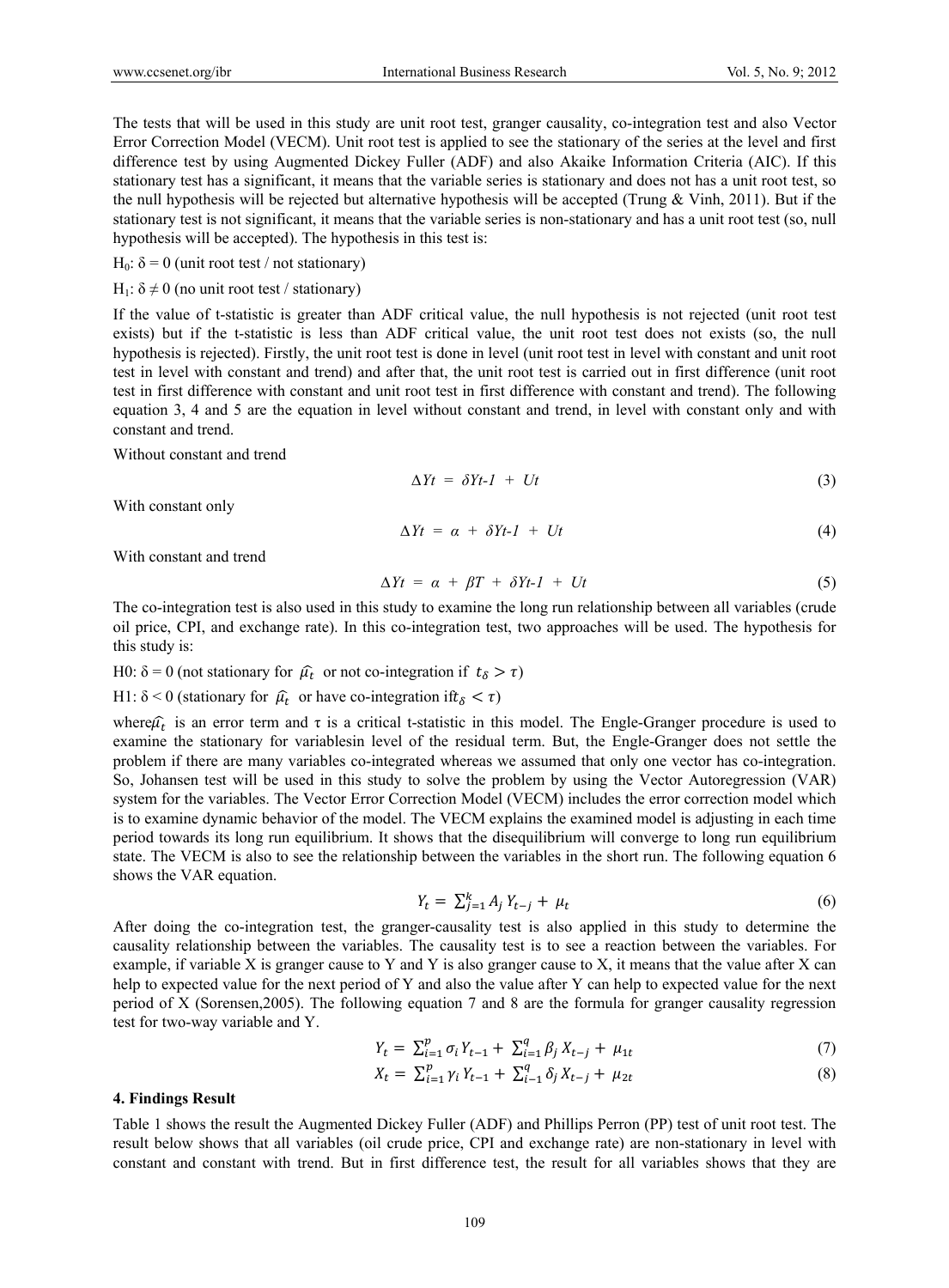| significant at five percent. It means that all variables are stationary. Thus, the null hypothesis is rejected and the |  |  |
|------------------------------------------------------------------------------------------------------------------------|--|--|
| alternative hypothesis is accepted.                                                                                    |  |  |

|                  |           | <b>Augmented Dickey Fuller (ADF)</b> |                          |                         | <b>Phillips Perron (PP)</b> |                         |                          |                   |
|------------------|-----------|--------------------------------------|--------------------------|-------------------------|-----------------------------|-------------------------|--------------------------|-------------------|
|                  | Intercept |                                      | <b>Intercept + Trend</b> |                         | Intercept                   |                         | <b>Intercept + Trend</b> |                   |
|                  | Level     | First                                | Level                    | First                   | Level                       | First                   | Level                    | First             |
|                  |           | <b>Difference</b>                    |                          | <b>Difference</b>       |                             | <b>Difference</b>       |                          | <b>Difference</b> |
| <b>Oil Price</b> | $-1.8489$ | $-5.54$ **                           | $-1.9527$                | $-5.5066$ <sup>**</sup> | $-2.5542$                   | $-5.5881$ <sup>**</sup> | $-2.7709$                | $-5.5561$ **      |
|                  | (0.3547)  | (0.0000)                             | (0.6179)                 | (0.0001)                | (0.1067)                    | (0.0000)                | (0.2122)                 | (0.0001)          |
| <b>CPI</b>       | $-0.7364$ | $-5.8636$ <sup>**</sup>              | $-1.9547$                | $-5.8344$ **            | $-0.7964$                   | $-5.8255$ **            | $-2.5362$                | $-5.7950$ **      |
|                  | (0.8310)  | (0.0000)                             | (0.6169)                 | (0.0000)                | (0.8147)                    | (0.0000)                | (0.3104)                 | (0.0000)          |
| Exchange         | $-1.1209$ | $-6.2956$ **                         | $-1.4918$                | $-6.2698$ <sup>**</sup> | $-1.2542$                   | $-6.3601$ **            | $-1.9076$                | $-6.3347**$       |
| Rate             | (0.7043)  | (0.0000)                             | (0.8248)                 | (0.0000)                | (0.6473)                    | (0.0000)                | (0.6417)                 | (0.0000)          |

Table 1. Unit Root Test

Note: \*\*\*, \*\* and \* indicates the rejection of the null hypothesis of non-stationary at 1%, 5% and 10% significance level.

The main focus in this paper is to assess how inflation in the long run react to exchange rate and whether oil price exist or not. Thus, in order to see the co-integration or relationship among the variables, the co-integrating test is used in this study. Table 2 presents the result for co-integration test. The result shows that both maximum-Eigen statistic and trace statistic are presence in Malaysian economy at 5% level among 3 variables. It means that, the long-run equilibrium relationship between the variables and oil crude price do exist. At null hypothesis, the trace statistic value is 34.6678 higher than the critical value (trace) 29.7971 at 5% significant level. This trace statistic result presents that this equation has the long run relationship between the variables at 5% significant level. For Max-Eigen statistic, the result also shows the relationship between the variables in the long run at 5% significant level as a result of the Max-Eigen statistic 25.0657 which is higher than critical value (Eigen) 21.1316 at 5% significant level. Johansen procedure is also applied in this study to see the long run coefficients of model.

| <b>Hypothesized</b><br>No. of $CE(s)$ | <b>Max-Eigen Statistic</b> | Critical value (Eigen) at 5% Trace Statistic |                       | Critical value (Trace) at 5% |
|---------------------------------------|----------------------------|----------------------------------------------|-----------------------|------------------------------|
| $r = 0$                               | 25.0657**                  | 21.1316                                      | 34.6678 <sup>**</sup> | 29.7971                      |
| $r \leq 1$                            | 8.3498                     | 14.2646                                      | 9.6021                | 15.4947                      |
| $r \leq 2$                            | .2523                      | 3.8415                                       | 1.2523                | 3.8415                       |
|                                       |                            |                                              |                       |                              |

Table 2. Cointegration Test

Note: \*, \*\* and \*\*\* denote statistical significance at the 10%, 5% and 1% level, respectively.

Table 3 below presents the test for the short run vector correlation model (VECM). Optimal lag selection has been done to choose lag. The choice is based on Akaike Information Criterion. The parameter of the error correction in terms of the model is negative and significant at 5% level. For the model when gross domestic product is dependent variable,the result shows that the inflation has an automatic adjustment mechanism and that responds to correction deviations from equilibrium in a balancing manner. The error correction coefficient confirms that inflation will converge towards its long run equilibrium after the change in the oil price and exchange rate. The result of the VECM test also shows that the change in dependent variable is affected by independent variables in the short run. Only crude oil price does affect the inflation but the exchange rate does not affect the inflation in Malaysia. This is because only oil crude price has statistical significance in Johansen procedure at significant level.

| Table 3. Short Run Vector Correlation Model (VECM) |
|----------------------------------------------------|
|----------------------------------------------------|

|                    | coefficient  | t-statistic | Prob.  |  |
|--------------------|--------------|-------------|--------|--|
| $\Delta$ EX(-1)    | $-0.8587$    | $-0.6268$   | 0.178  |  |
| $\Delta$ OP (-1)   | $0.0102$ **  | 3.3256      | 0.0013 |  |
| $\Delta$ CPI $(1)$ | 0.1557       | 1.3593      | 0.5326 |  |
| $ECM(-1)$          | $-0.0133$ ** | $-3.1201$   | 0.0025 |  |

Note: The lag length is selected using the Akaike Information Criteria (AIC).<sup>\*</sup>,\*\*\* and \*\*\* denote statistical significance at the 10%, 5% and 1% level, respectively.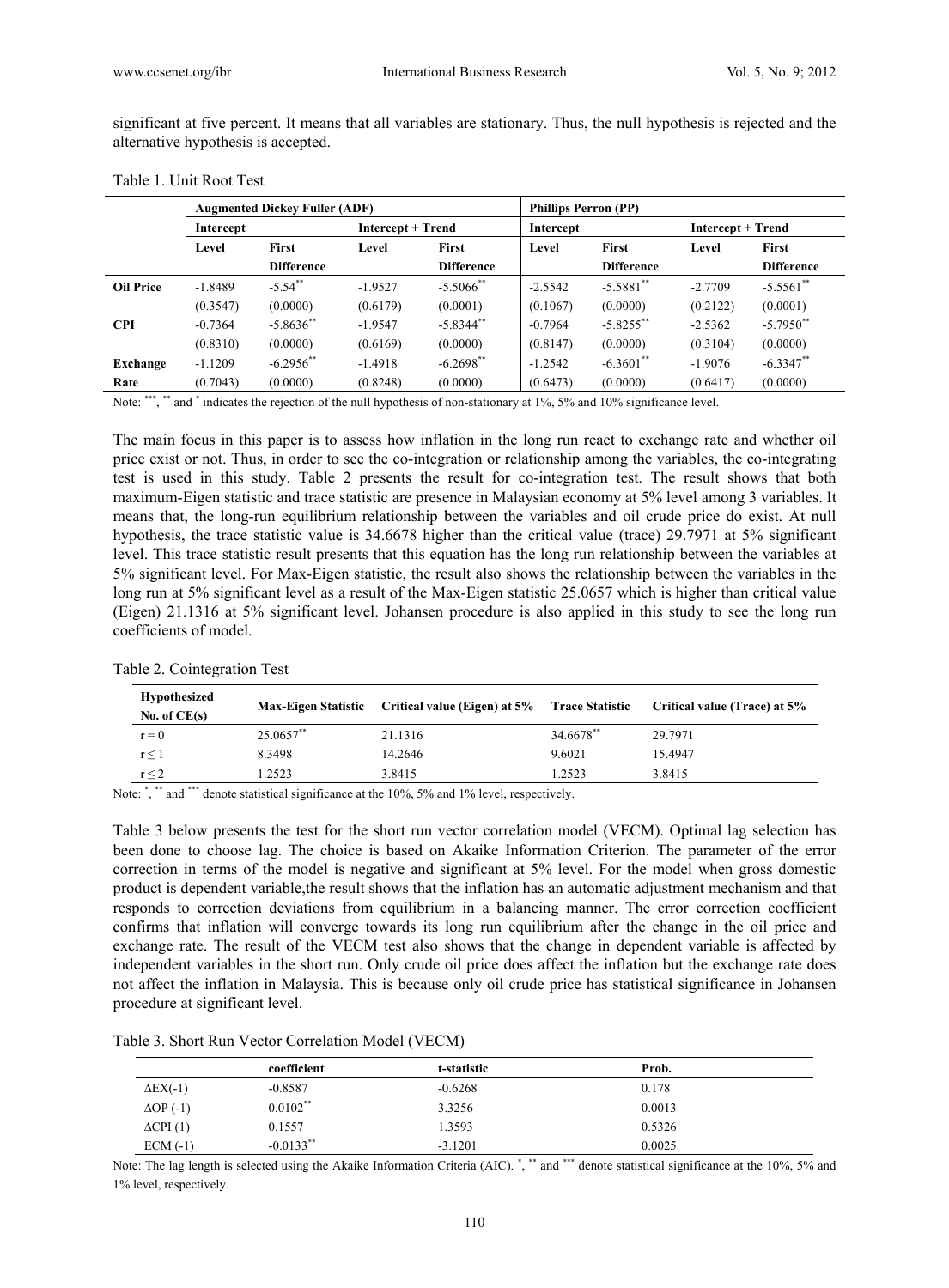The Granger Causality test is to determine whether the pair of time series data has a correlation or not (causal between 2 variables). The correlation for granger causality test only can be applied for all variables. If the F-statistic for is smaller than the F-critical, it means that no granger cause between both variables. Table 4 presents the Granger Causality/ block exogeneitywald tests among consumer price index (CPI) exchange rate (EX) and oil crude price (OP) volatility. For the correlation with CPI as dependent variable, the result for all is significant at 5% level (only independent variable of oil crude price is granger cause to CPI). For the correlation with oil price as dependent variable, the result for all variables is also significant at 5% level (the independent variables of CPI is granger cause to oil crude price). While the correlation with exchange rate as dependent variable, the result for all variables is not significant (no independent variable is granger cause to exchange rate).

| Dependent variable | Short run causality (wald test) |             |             |              | Long run causality |  |
|--------------------|---------------------------------|-------------|-------------|--------------|--------------------|--|
|                    | $\triangle$ CPI                 | $\Delta$ OP | $\Delta$ EX | All          | $ECT_{t-1}$        |  |
| $\triangle$ CPI    | -                               | 14.2256**   | 0.0207      | $16.0239$ ** | $-0.01334$ **      |  |
|                    |                                 | (0.0002)    | (0.8856)    | (0.0003)     | $[-3.1201]$        |  |
| $\triangle$ OP     | 5.7228**                        |             | 0.1279      | 5.7967*      | $0.4661$ **        |  |
|                    | (0.0167)                        |             | (0.7206)    | (0.0551)     | [3.1325]           |  |
| <b>AEX</b>         | 0.0503                          | 1.7315      |             | 2.2345       | $-0.0006$          |  |
|                    | (0.8225)                        | (0.1882)    |             | (0.3272)     | $[-1.6629]$        |  |

Table 4. Granger Causality/ Block Exogeneity Wald Tests

Note: The values in [] and () are t-statistic and p-value respectively. \*,\*\* and \*\*\* denote statistical significance at the 10%, 5% and 1% level, respectively.

## **5. Conclusion**

This paper is to find out the relationship and causality between inflation, oil crude price and exchange rate from January 2005 until December 2011. The Malaysia oil crude price normally has a fluctuation from January 2005 until December 2011. However, the oil crude price has achieved a higher price in June 2008 and dropped sharply during July 2008. But the inflation is increasing every month from January 2005 until December 2011. If we see the relationship between inflation and oil crude price, we agree with Yip, Lim and Asan Ali (2009) that when the oil price increased, the economic became slow but when the oil crude price decreased, it did not affect the economy since the inflation always increased progressively from month to month. The exchange rate also has a fluctuation from month to month starting from January 2005 to December 2011.

For stationary test, all variables (oil crude price, inflation and exchange rate) are stationary at 5 percent significant level. So, the null hypothesis is rejected. The co-integration among all variables do exist at 5 percent significant level in the long run. But in the short run, only oil crude price does affect the inflation. For granger causality test, we can conclude that the inflation does not granger cause to the exchange rate but it does granger cause to the oil price. The oil price does granger cause to the inflation but it does not granger cause to the exchange rate. The exchange rate does not granger cause to both of the variables (Inflation and Oil Price). So, the oil crude price can give an effect on inflation. If the rate of oil crude price changes, the inflation also changes.

This finding will contribute to Malaysian government in making policies to strictly control the petrol price. This is because the oil price shock caused inflation in Malaysia from 2005 to 2011. The inflation is not good for the country as it may burden poor people to subsist in high cost of living. Poverty line will escalate when inflation happens. It automatically intensifies poverty in Malaysia.

## **References**

- Achsan, N. A., Jayanthy, A., & Abdullah, F. (2010). The Relationship between Inflation and Real Exchange Rate: Comparative Study between ASEAN+3, the EU and North America. *European Journal of Economics, Finance and Administrative Sciences*, *18*, 1450-2275.
- Ali, S. A., Ramzam, M., Razi, M., & Bhatti, A. G. (2012). The Impact of Oil Prices on Food Inflation in Pakistan. *Interdisciplinary Journal of Contemporary Research in Business, 3*(11).
- Aliyu, S. U. R (2009). Impact of Oil Price Shock and exchange Rate Volatilityon Economic Growth in Nigeria: An Empirical Investigation. *Research Journal of International Studies*, *11*.
- Blanchard, O. J., *&* Gal, J. (2007)*.* The Macroeconomic Effects of Oil Price Shocks: Why are the 2000s so different from the 1970s? http://web.mit.edu/ceepr/www/publications/workingpapers/2007-011.pdf